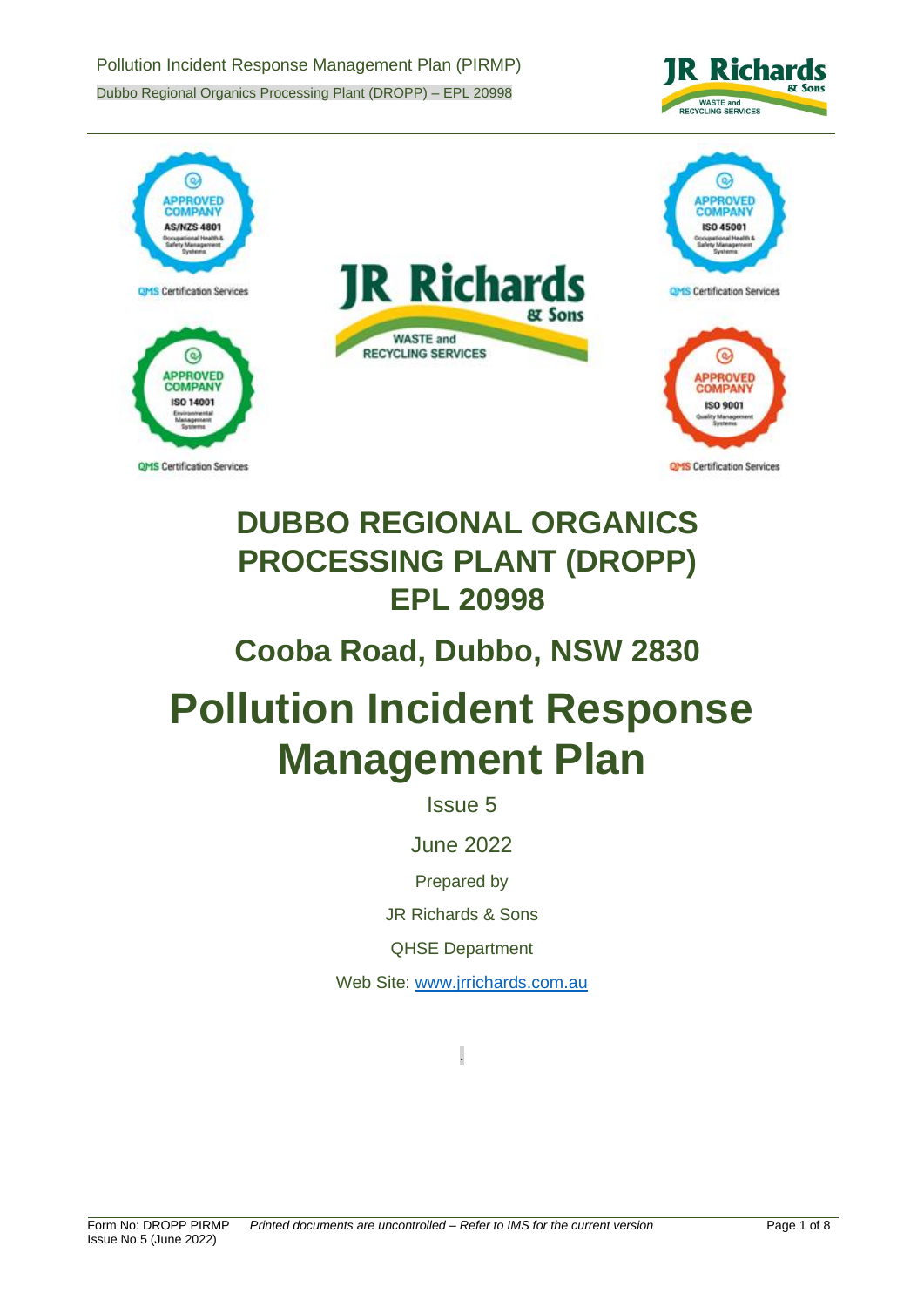

## **Notifying Pollution Incidents**

A pollution incident means an incident or set of circumstances during or as a consequence of which there is or is likely to be a leak, spill or other escape or deposit of a substance, as a result of which pollution has occurred, is occurring or is likely to occur. It includes an incident or set of circumstances in which a substance has been placed or disposed of on premises, but it does not include an incident or set of circumstances involving only the emission of any noise.

If a pollution incident occurs in the course of an activity so that material harm to the environment (within the meaning of section 147 of the POEO Act) is caused or threatened, the person carrying out the activity must immediately implement this plan in relation to the activity required by Part 5.7A of the POEO Act.

What must be Notified:

Material harm to the environment, involving actual or potential hard to health or safety of humans beings or ecosystems, OR actual or potential loss for property damage exceeding \$10 000.

The following environmental incidents must be notified:

- All environmental incidents where external agencies are involved (Police, Fire, etc).
- Fire in a stockpile.
- Contact Water Dam overflow.

Depot staff or Drivers can activate the PIRMP by calling 1800 JR HELP (1800 574 357).

The following must be contacted:

• Fire + Rescue - 000 as appropriate, if there is an immediate threat to people or environment.

Otherwise, authorized staff from Tuncurry office are to contact the following, in order:

- 1. EPA 131 555.
- 2. NSW Health (Dubbo Public Health Unit 02 6809 8979).
- 3. Fire + Rescue 000 or 1300 729 579 (no immediate threat to human health or environment).
- 4. SafeWork NSW 131 050.
- 5. Local Council (Dubbo Regional Council 02 6801 4000, Landfill Office 02 6801 4900).

Also, neighbours must be contacted, in keeping with the procedures below.

For any notifications, the Notifications Worksheet must be used as a record.

Information to be given is:

- The time, date, nature, duration and location of the incident.
- Location of where the pollution is or is likely to occur.
- The nature, and quantity and concentration of pollutants (if known).
- The circumstances in which the incident occurred.
- The actions, taken or proposed.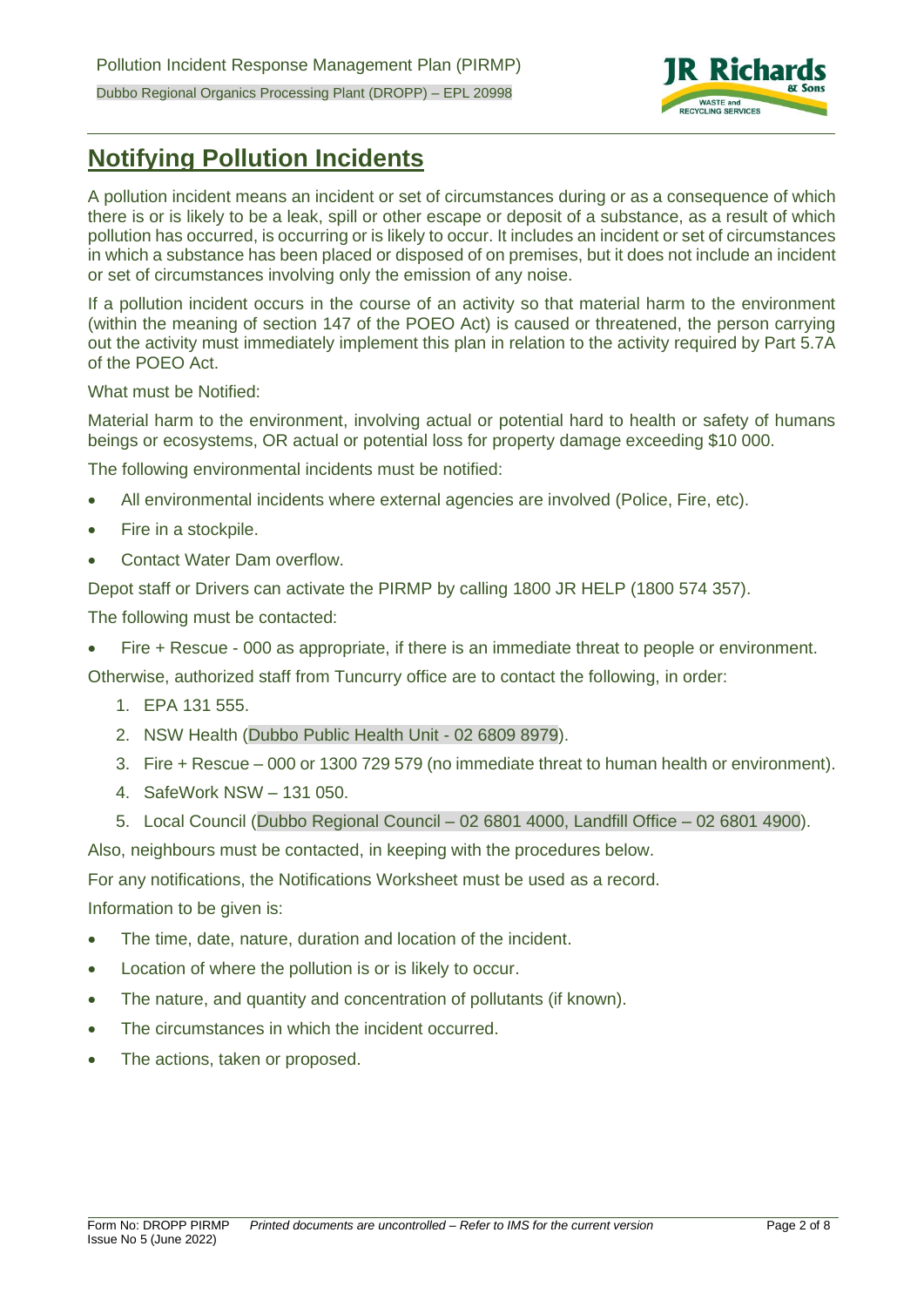

## **Communicating with Neighbours and the Community**

Management shall contact Council (on the adjoining site) and arrange resources to contact neighbouring properties on Cooba Road and Gidgee Road. Priorities shall be established to determine affected neighbours, based on:

- Distance and direction from the source.
- Location of neighbours adjacent downstream water courses.
- Wind direction and strength.
- Height and magnitude of emissions.

## **Details of how Neighbours will be informed, including Early Warnings and Regular Updates**

The Notifications Worksheet (see Appendices) contained addresses and contact details of neighbours to be informed of a pollution incident.

Use a printed Notifications Worksheet, when notifying the Authorities and neighbours, and make notes as a record. A copy must be attached to the Incident Report.

Warnings and progress updates shall be provided at key stages during the management of an incident; or if any new risks arise, depending on the length of the incident.

### **Procedures for Communicating with the Community**

Once the PIRMP has been activated, resources shall contact the neighbours to advise of the incident (and provide updates) either by door knocking, telephoning or through letter box drops.

A risk assessment shall be carried out, prior to approaching any property.

#### **Specific Information to be Provided**

The specific information includes:

- Type of pollutant.
- Prevailing winds.
- Height and magnitude of air emission.
- Location of any onsite fallout or offsite impacts.
- Likelihood of the pollutant reaching ground level.
- Possible impacts on any sensitive receptors.
- Actions taken or proposed.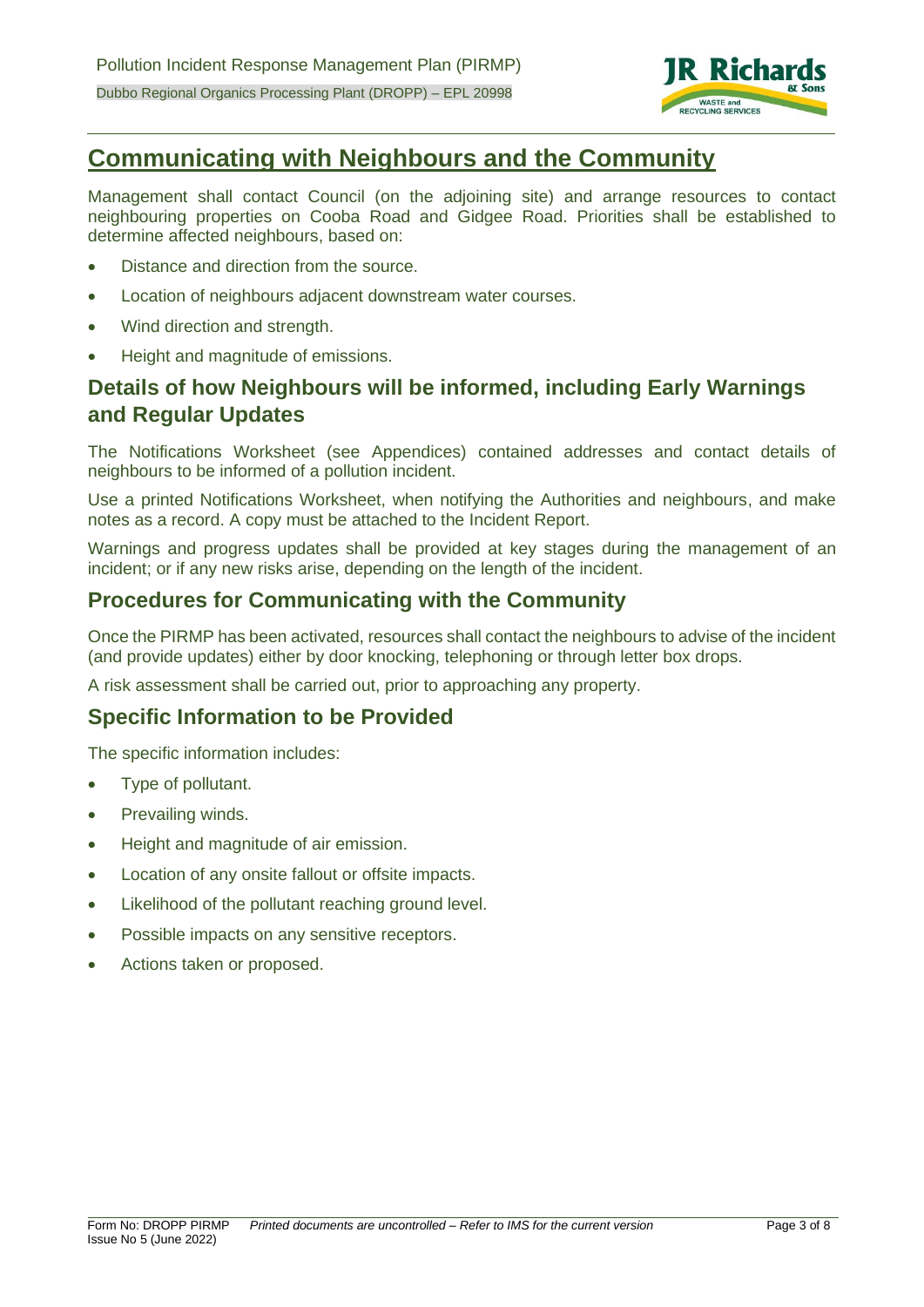

## **Appendix 1. Notifications Work Sheet**

| <b>Brief Sheet</b>                                        |  |
|-----------------------------------------------------------|--|
| Time and date of Incident                                 |  |
| Nature of the incident:                                   |  |
| <b>Duration of the incident:</b>                          |  |
| Location of the incident:                                 |  |
| <b>Nearest cross street:</b>                              |  |
| <b>Location of where pollution</b><br>is likely to occur: |  |
| <b>Circumstances in which</b><br>the incident occurred:   |  |
| Actions taken or proposed:                                |  |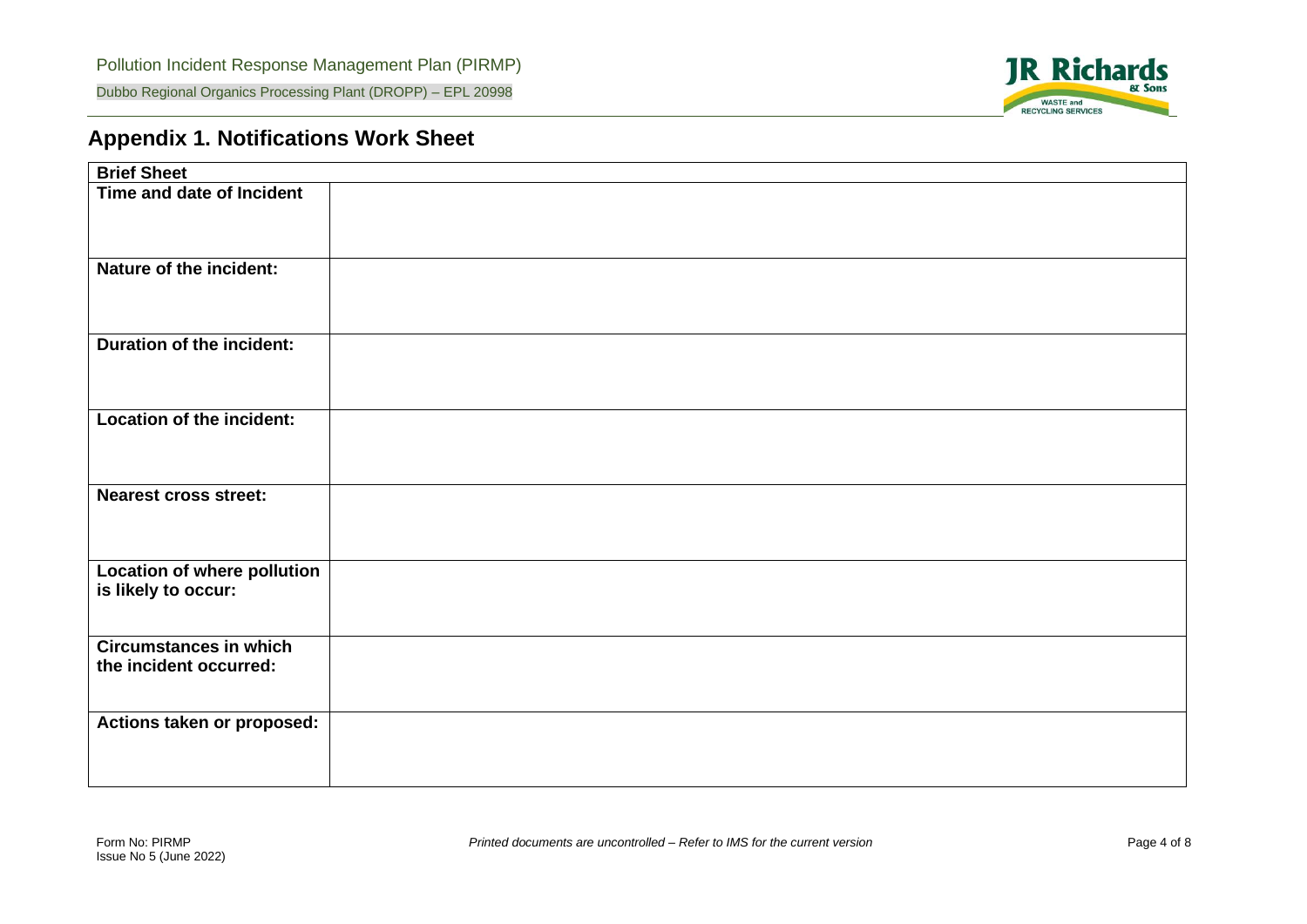#### Pollution Incident Response Management Plan (PIRMP)

Dubbo Regional Organics Processing Plant (DROPP) – EPL 20998



| Date:                          | <b>Details</b>  | <b>Notes</b>                                                          |  |  |  |  |  |
|--------------------------------|-----------------|-----------------------------------------------------------------------|--|--|--|--|--|
| <b>Authority: EPA</b>          |                 |                                                                       |  |  |  |  |  |
| Number:                        | 131 500         |                                                                       |  |  |  |  |  |
| Time:                          |                 |                                                                       |  |  |  |  |  |
| Call Receiver:                 |                 |                                                                       |  |  |  |  |  |
| Reference No.:                 |                 |                                                                       |  |  |  |  |  |
| Notifier:                      |                 |                                                                       |  |  |  |  |  |
| <b>Authority: NSW Health</b>   |                 |                                                                       |  |  |  |  |  |
| Number:                        | 02 6809 8979    | Dubbo Public Health Unit                                              |  |  |  |  |  |
| Time:                          |                 |                                                                       |  |  |  |  |  |
| Call Receiver:                 |                 |                                                                       |  |  |  |  |  |
| Reference No.:                 |                 |                                                                       |  |  |  |  |  |
| Notifier:                      |                 |                                                                       |  |  |  |  |  |
| <b>Authority: SafeWork NSW</b> |                 |                                                                       |  |  |  |  |  |
| Number:                        | 131 050         |                                                                       |  |  |  |  |  |
| Time:                          |                 |                                                                       |  |  |  |  |  |
| Call Receiver:                 |                 |                                                                       |  |  |  |  |  |
| Reference No.:                 |                 |                                                                       |  |  |  |  |  |
| Notifier:                      |                 |                                                                       |  |  |  |  |  |
| <b>Local Council</b>           |                 |                                                                       |  |  |  |  |  |
| Number:                        | 02 6801 4000    | Dubbo Regional Council                                                |  |  |  |  |  |
| Time:                          |                 |                                                                       |  |  |  |  |  |
| Call Receiver:                 |                 |                                                                       |  |  |  |  |  |
| Reference No.:                 |                 |                                                                       |  |  |  |  |  |
| Notifier:                      |                 |                                                                       |  |  |  |  |  |
| <b>FIRE + Rescue</b>           |                 |                                                                       |  |  |  |  |  |
| Number:                        | 000 (emergency) | or 1300 729 579 (no immediate threat to human health or environment). |  |  |  |  |  |
| Time:                          |                 |                                                                       |  |  |  |  |  |
| Call Receiver:                 |                 |                                                                       |  |  |  |  |  |
| Reference No.:                 |                 |                                                                       |  |  |  |  |  |
| Notifier:                      |                 |                                                                       |  |  |  |  |  |
|                                |                 |                                                                       |  |  |  |  |  |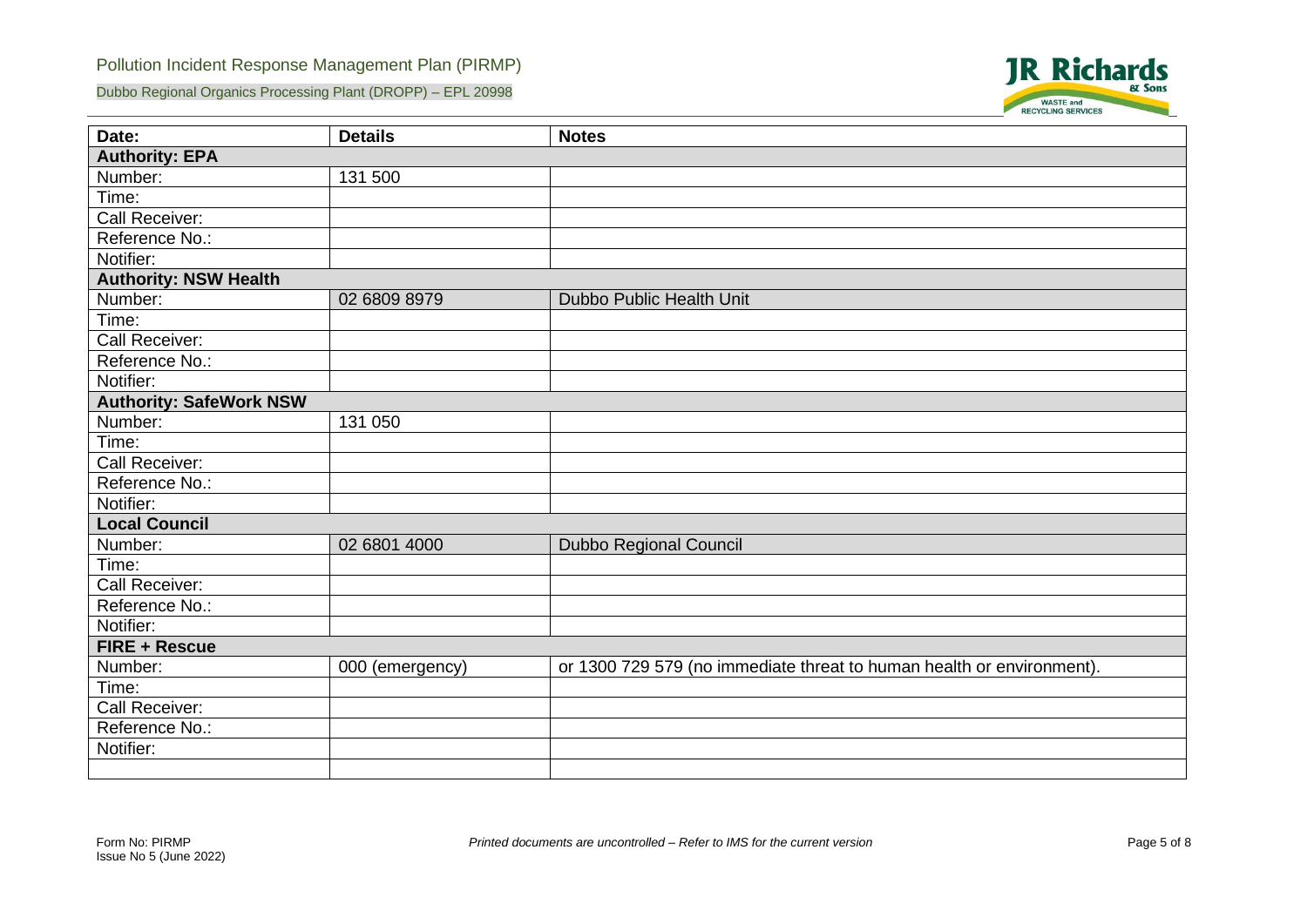Dubbo Regional Organics Processing Plant (DROPP) – EPL 20998



| <b>Neighbouring Community</b>          |       |                |             |             |                 |  |  |  |
|----------------------------------------|-------|----------------|-------------|-------------|-----------------|--|--|--|
| <b>Address</b>                         | Phone | <b>Details</b> | <b>Name</b> | <b>Time</b> | <b>Comments</b> |  |  |  |
| Council<br>Weighbridge<br>45 Gidgee Rd |       |                |             |             |                 |  |  |  |
|                                        |       |                |             |             |                 |  |  |  |
|                                        |       |                |             |             |                 |  |  |  |
|                                        |       |                |             |             |                 |  |  |  |
|                                        |       |                |             |             |                 |  |  |  |
|                                        |       |                |             |             |                 |  |  |  |
|                                        |       |                |             |             |                 |  |  |  |
|                                        |       |                |             |             |                 |  |  |  |
|                                        |       |                |             |             |                 |  |  |  |
|                                        |       |                |             |             |                 |  |  |  |
|                                        |       |                |             |             |                 |  |  |  |
|                                        |       |                |             |             |                 |  |  |  |
|                                        |       |                |             |             |                 |  |  |  |
|                                        |       |                |             |             |                 |  |  |  |
|                                        |       |                |             |             |                 |  |  |  |
|                                        |       |                |             |             |                 |  |  |  |
|                                        |       |                |             |             |                 |  |  |  |
|                                        |       |                |             |             |                 |  |  |  |
|                                        |       |                |             |             |                 |  |  |  |
|                                        |       |                |             |             |                 |  |  |  |
|                                        |       |                |             |             |                 |  |  |  |
|                                        |       |                |             |             |                 |  |  |  |
|                                        |       |                |             |             |                 |  |  |  |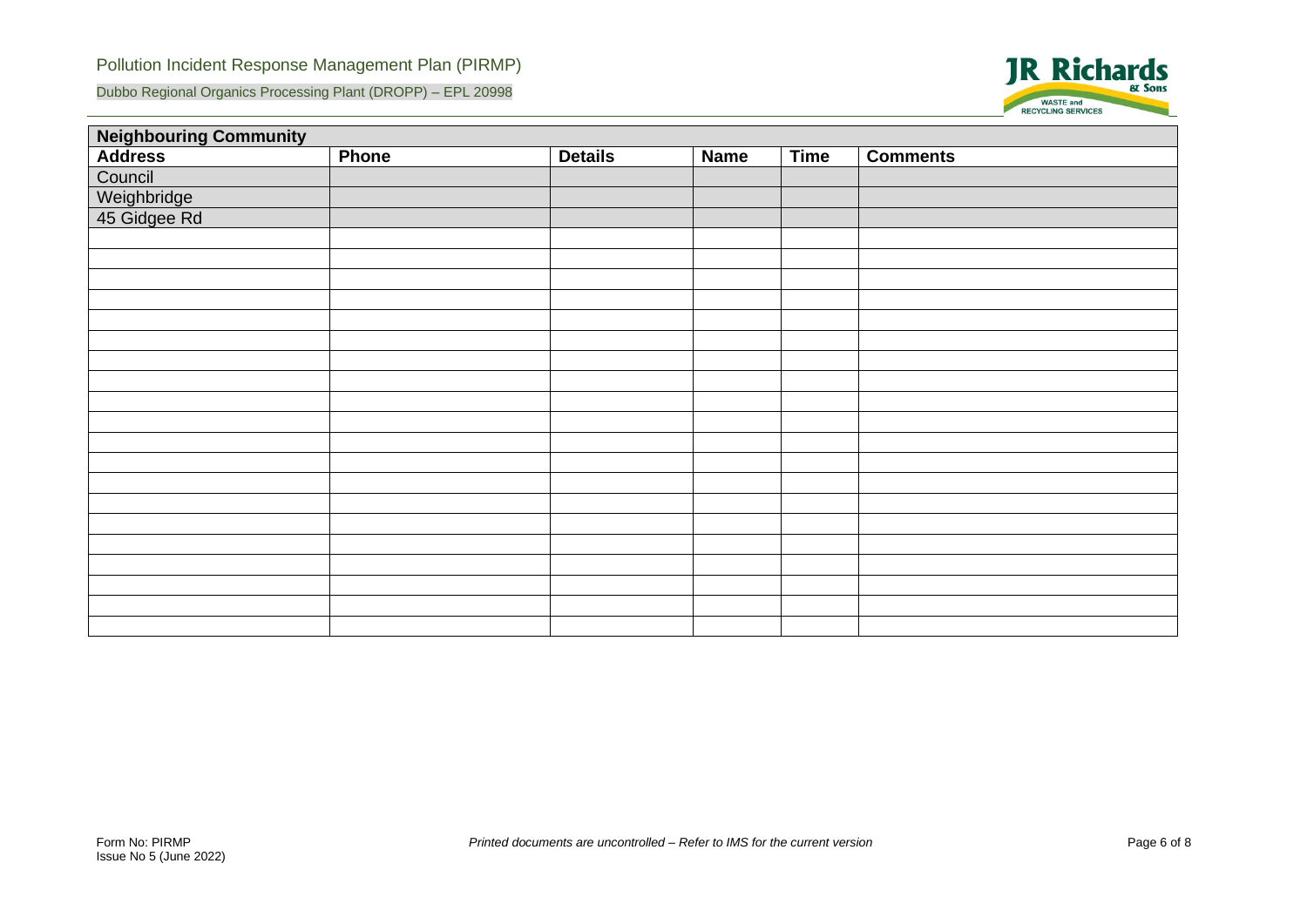

#### Dubbo Regional Organics Processing Plant (DROPP) – EPL 20998

## **Appendix 2. Public Health Unit List [\(Link\)](https://www.health.nsw.gov.au/Infectious/Documents/phu-referral-list.pdf)**

| Albury PHU (Murrumbidgee & Southern NSW LHD)<br><b>Randwick PHU</b><br><b>Broken Hill PHU</b><br><b>Tamworth PHU</b><br>2000-2002<br>2379-2382<br>2717<br>PO Box 3095, Albury NSW 2640<br>2004-2009<br>2386-2390<br><b>Tamworth PHU</b><br>2720<br><b>Albury PHU</b><br>Camperdown PHU<br>Phone: (02) 6080 8900 Fax: (02) 6933 9220 (secure)<br>Bathurst PHU (Far West & Western NSW LHD)<br>2010-2011<br><b>Randwick PHU</b><br>2395-2396<br><b>Dubbo PHU</b><br>2721<br><b>Bathurst PHU</b><br>PO Box 143, Bathurst NSW 2795<br><b>Tamworth PHU</b><br>2722<br>2012-2017<br>Camperdown PHU<br>2397-2411<br><b>Albury PHU</b><br>Phone: (02) 6330 5880 Fax: (02) 6332 3137 (secure)<br><b>Newcastle PHU</b><br>Broken Hill PHU (Far West & Western NSW LHD)<br><b>Randwick PHU</b><br><b>Albury PHU</b><br>2018-2036<br>2725<br>2415<br>PO Box 457, Broken Hill NSW 2880<br>2037-2050<br>2420-2430<br>2726<br><b>Goulburn PHU</b><br>Camperdown PHU<br><b>Newcastle PHU</b><br>Phone: (08) 8080 1420 Fax: (08) 8080 1196 (secure)<br><b>Randwick PHU</b><br>Port Macquarie PHU<br><b>Albury PHU</b><br>2052<br>2727-2733<br>2431<br>Camperdown PHU (Sydney LHD)<br>PO Box 374 Camperdown NSW 1450<br>2055-2114<br><b>Hornsby PHU</b><br>2439-2456<br>Port Macquarie PHU<br>2734<br><b>Broken Hill PHU</b><br>Phone: (02) 9515 9420 Fax: (02) 9515 9467 (secure)<br>2115-2118<br>Parramatta PHU<br>2460-2466<br><b>Lismore PHU</b><br>2735-2736<br><b>Albury PHU</b><br>Dubbo PHU (Far West & Western NSW LHD)<br>2119-2122<br><b>Hornsby PHU</b><br>2469-2474<br><b>Lismore PHU</b><br>2737-2739<br><b>Broken Hill PHU</b><br>PO Box 4061, Dubbo NSW 2830<br>Phone: (02) 6809 8979 Fax: (02) 6809 7963 (secure)<br>2123-2125<br>Parramatta PHU<br><b>Tamworth PHU</b><br>2475<br>2745<br><b>Penrith PHU</b><br>Gosford PHU (Central Coast LHD)<br><b>Hornsby PHU</b><br><b>Lismore PHU</b><br><b>Penrith PHU</b><br>2126<br>2476-2490<br>2747-2751<br>PO Box 361, Gosford NSW 2250<br>2127-2128<br>Parramatta PHU<br>2500-2502<br><b>Wollongong PHU</b><br>2752<br><b>Liverpool PHU</b><br>Phone: (02) 4320 9730 Fax: (02) 4320 9746 (secure)<br>Goulburn PHU (Murrumbidgee & Southern NSW LHD)<br><b>Wollongong PHU</b><br><b>Penrith PHU</b><br>Camperdown PHU<br>2753-2760<br>2129-2140<br>2505-2508<br>Locked Mail Bag 11, Goulburn NSW 2580<br>2515-2522<br>Parramatta PHU<br>2141-2157<br>Parramatta PHU<br><b>Wollongong PHU</b><br>2761-2770<br>Phone: (02) 4825 4944 Fax: (02) 4822 5038 (secure)<br><b>Penrith PHU</b><br>Hornsby PHU (Northern Sydney LHD)<br><b>Hornsby PHU</b><br><b>Wollongong PHU</b><br>2158-2159<br>2525-2530<br>2773-2786<br>Hornsby-Ku-ring-gai Hospital, Palmerston Road, Hornsby NSW 2077<br>2160-2161<br><b>Parramatta PHU</b><br>2533-2535<br>2787<br><b>Bathurst PHU</b><br><b>Wollongong PHU</b><br>Phone: (02) 9485 6911 Fax: (02) 9485 6093 (secure)<br><b>Liverpool PHU</b><br><b>Goulburn PHU</b><br><b>Bathurst PHU</b><br>2162-2190<br>2536-2537<br>2790-2800<br>Lismore PHU (Mid North Coast & Northern NSW LHD)<br>PO Box 498, Lismore NSW 2480<br>2191-2196<br><b>Camperdown PHU</b><br>2538-2541<br><b>Wollongong PHU</b><br>2803<br><b>Goulburn PHU</b><br>Phone: (02) 6620 7585 Fax: (02) 6620 2552 (secure)<br>2197-2200<br>2545-2551<br><b>Bathurst PHU</b><br><b>Liverpool PHU</b><br><b>Goulburn PHU</b><br>2804-2806<br>Liverpool PHU (South Western Sydney LHD)<br>2203-2204<br>Camperdown PHU<br>2555-2578<br><b>Liverpool PHU</b><br>2807<br><b>Goulburn PHU</b><br>PO Box 38, Liverpool NSW 1871<br>Phone (02) 9794 0855   Fax: (02) 9794 0838 (secure)<br>2205<br><b>Randwick PHU</b><br>2579-2587<br><b>Goulburn PHU</b><br>2808-2810<br><b>Bathurst PHU</b><br>Newcastle PHU (Hunter/New England LHD)<br>Camperdown PHU<br><b>Dubbo PHU</b><br><b>Albury PHU</b><br>2206<br>2588-2590<br>2820-2831<br>Locked Mail Bag 10, Wallsend NSW 2287 | <b>Postcode</b> | <b>PHU</b> | <b>Postcode</b> | <b>PHU</b> | <b>Postcode</b> | <b>PHU</b> | <b>PHU Details</b> |
|---------------------------------------------------------------------------------------------------------------------------------------------------------------------------------------------------------------------------------------------------------------------------------------------------------------------------------------------------------------------------------------------------------------------------------------------------------------------------------------------------------------------------------------------------------------------------------------------------------------------------------------------------------------------------------------------------------------------------------------------------------------------------------------------------------------------------------------------------------------------------------------------------------------------------------------------------------------------------------------------------------------------------------------------------------------------------------------------------------------------------------------------------------------------------------------------------------------------------------------------------------------------------------------------------------------------------------------------------------------------------------------------------------------------------------------------------------------------------------------------------------------------------------------------------------------------------------------------------------------------------------------------------------------------------------------------------------------------------------------------------------------------------------------------------------------------------------------------------------------------------------------------------------------------------------------------------------------------------------------------------------------------------------------------------------------------------------------------------------------------------------------------------------------------------------------------------------------------------------------------------------------------------------------------------------------------------------------------------------------------------------------------------------------------------------------------------------------------------------------------------------------------------------------------------------------------------------------------------------------------------------------------------------------------------------------------------------------------------------------------------------------------------------------------------------------------------------------------------------------------------------------------------------------------------------------------------------------------------------------------------------------------------------------------------------------------------------------------------------------------------------------------------------------------------------------------------------------------------------------------------------------------------------------------------------------------------------------------------------------------------------------------------------------------------------------------------------------------------------------------------------------------------------------------------------------------------------------------------------------------------------------------------------------------------------------------------------------------------------------------------------------------------------------------------------------------------------------------------------------------------------------------------------------|-----------------|------------|-----------------|------------|-----------------|------------|--------------------|
|                                                                                                                                                                                                                                                                                                                                                                                                                                                                                                                                                                                                                                                                                                                                                                                                                                                                                                                                                                                                                                                                                                                                                                                                                                                                                                                                                                                                                                                                                                                                                                                                                                                                                                                                                                                                                                                                                                                                                                                                                                                                                                                                                                                                                                                                                                                                                                                                                                                                                                                                                                                                                                                                                                                                                                                                                                                                                                                                                                                                                                                                                                                                                                                                                                                                                                                                                                                                                                                                                                                                                                                                                                                                                                                                                                                                                                                                                                               |                 |            |                 |            |                 |            |                    |
|                                                                                                                                                                                                                                                                                                                                                                                                                                                                                                                                                                                                                                                                                                                                                                                                                                                                                                                                                                                                                                                                                                                                                                                                                                                                                                                                                                                                                                                                                                                                                                                                                                                                                                                                                                                                                                                                                                                                                                                                                                                                                                                                                                                                                                                                                                                                                                                                                                                                                                                                                                                                                                                                                                                                                                                                                                                                                                                                                                                                                                                                                                                                                                                                                                                                                                                                                                                                                                                                                                                                                                                                                                                                                                                                                                                                                                                                                                               |                 |            |                 |            |                 |            |                    |
|                                                                                                                                                                                                                                                                                                                                                                                                                                                                                                                                                                                                                                                                                                                                                                                                                                                                                                                                                                                                                                                                                                                                                                                                                                                                                                                                                                                                                                                                                                                                                                                                                                                                                                                                                                                                                                                                                                                                                                                                                                                                                                                                                                                                                                                                                                                                                                                                                                                                                                                                                                                                                                                                                                                                                                                                                                                                                                                                                                                                                                                                                                                                                                                                                                                                                                                                                                                                                                                                                                                                                                                                                                                                                                                                                                                                                                                                                                               |                 |            |                 |            |                 |            |                    |
|                                                                                                                                                                                                                                                                                                                                                                                                                                                                                                                                                                                                                                                                                                                                                                                                                                                                                                                                                                                                                                                                                                                                                                                                                                                                                                                                                                                                                                                                                                                                                                                                                                                                                                                                                                                                                                                                                                                                                                                                                                                                                                                                                                                                                                                                                                                                                                                                                                                                                                                                                                                                                                                                                                                                                                                                                                                                                                                                                                                                                                                                                                                                                                                                                                                                                                                                                                                                                                                                                                                                                                                                                                                                                                                                                                                                                                                                                                               |                 |            |                 |            |                 |            |                    |
|                                                                                                                                                                                                                                                                                                                                                                                                                                                                                                                                                                                                                                                                                                                                                                                                                                                                                                                                                                                                                                                                                                                                                                                                                                                                                                                                                                                                                                                                                                                                                                                                                                                                                                                                                                                                                                                                                                                                                                                                                                                                                                                                                                                                                                                                                                                                                                                                                                                                                                                                                                                                                                                                                                                                                                                                                                                                                                                                                                                                                                                                                                                                                                                                                                                                                                                                                                                                                                                                                                                                                                                                                                                                                                                                                                                                                                                                                                               |                 |            |                 |            |                 |            |                    |
|                                                                                                                                                                                                                                                                                                                                                                                                                                                                                                                                                                                                                                                                                                                                                                                                                                                                                                                                                                                                                                                                                                                                                                                                                                                                                                                                                                                                                                                                                                                                                                                                                                                                                                                                                                                                                                                                                                                                                                                                                                                                                                                                                                                                                                                                                                                                                                                                                                                                                                                                                                                                                                                                                                                                                                                                                                                                                                                                                                                                                                                                                                                                                                                                                                                                                                                                                                                                                                                                                                                                                                                                                                                                                                                                                                                                                                                                                                               |                 |            |                 |            |                 |            |                    |
|                                                                                                                                                                                                                                                                                                                                                                                                                                                                                                                                                                                                                                                                                                                                                                                                                                                                                                                                                                                                                                                                                                                                                                                                                                                                                                                                                                                                                                                                                                                                                                                                                                                                                                                                                                                                                                                                                                                                                                                                                                                                                                                                                                                                                                                                                                                                                                                                                                                                                                                                                                                                                                                                                                                                                                                                                                                                                                                                                                                                                                                                                                                                                                                                                                                                                                                                                                                                                                                                                                                                                                                                                                                                                                                                                                                                                                                                                                               |                 |            |                 |            |                 |            |                    |
|                                                                                                                                                                                                                                                                                                                                                                                                                                                                                                                                                                                                                                                                                                                                                                                                                                                                                                                                                                                                                                                                                                                                                                                                                                                                                                                                                                                                                                                                                                                                                                                                                                                                                                                                                                                                                                                                                                                                                                                                                                                                                                                                                                                                                                                                                                                                                                                                                                                                                                                                                                                                                                                                                                                                                                                                                                                                                                                                                                                                                                                                                                                                                                                                                                                                                                                                                                                                                                                                                                                                                                                                                                                                                                                                                                                                                                                                                                               |                 |            |                 |            |                 |            |                    |
|                                                                                                                                                                                                                                                                                                                                                                                                                                                                                                                                                                                                                                                                                                                                                                                                                                                                                                                                                                                                                                                                                                                                                                                                                                                                                                                                                                                                                                                                                                                                                                                                                                                                                                                                                                                                                                                                                                                                                                                                                                                                                                                                                                                                                                                                                                                                                                                                                                                                                                                                                                                                                                                                                                                                                                                                                                                                                                                                                                                                                                                                                                                                                                                                                                                                                                                                                                                                                                                                                                                                                                                                                                                                                                                                                                                                                                                                                                               |                 |            |                 |            |                 |            |                    |
|                                                                                                                                                                                                                                                                                                                                                                                                                                                                                                                                                                                                                                                                                                                                                                                                                                                                                                                                                                                                                                                                                                                                                                                                                                                                                                                                                                                                                                                                                                                                                                                                                                                                                                                                                                                                                                                                                                                                                                                                                                                                                                                                                                                                                                                                                                                                                                                                                                                                                                                                                                                                                                                                                                                                                                                                                                                                                                                                                                                                                                                                                                                                                                                                                                                                                                                                                                                                                                                                                                                                                                                                                                                                                                                                                                                                                                                                                                               |                 |            |                 |            |                 |            |                    |
|                                                                                                                                                                                                                                                                                                                                                                                                                                                                                                                                                                                                                                                                                                                                                                                                                                                                                                                                                                                                                                                                                                                                                                                                                                                                                                                                                                                                                                                                                                                                                                                                                                                                                                                                                                                                                                                                                                                                                                                                                                                                                                                                                                                                                                                                                                                                                                                                                                                                                                                                                                                                                                                                                                                                                                                                                                                                                                                                                                                                                                                                                                                                                                                                                                                                                                                                                                                                                                                                                                                                                                                                                                                                                                                                                                                                                                                                                                               |                 |            |                 |            |                 |            |                    |
|                                                                                                                                                                                                                                                                                                                                                                                                                                                                                                                                                                                                                                                                                                                                                                                                                                                                                                                                                                                                                                                                                                                                                                                                                                                                                                                                                                                                                                                                                                                                                                                                                                                                                                                                                                                                                                                                                                                                                                                                                                                                                                                                                                                                                                                                                                                                                                                                                                                                                                                                                                                                                                                                                                                                                                                                                                                                                                                                                                                                                                                                                                                                                                                                                                                                                                                                                                                                                                                                                                                                                                                                                                                                                                                                                                                                                                                                                                               |                 |            |                 |            |                 |            |                    |
|                                                                                                                                                                                                                                                                                                                                                                                                                                                                                                                                                                                                                                                                                                                                                                                                                                                                                                                                                                                                                                                                                                                                                                                                                                                                                                                                                                                                                                                                                                                                                                                                                                                                                                                                                                                                                                                                                                                                                                                                                                                                                                                                                                                                                                                                                                                                                                                                                                                                                                                                                                                                                                                                                                                                                                                                                                                                                                                                                                                                                                                                                                                                                                                                                                                                                                                                                                                                                                                                                                                                                                                                                                                                                                                                                                                                                                                                                                               |                 |            |                 |            |                 |            |                    |
|                                                                                                                                                                                                                                                                                                                                                                                                                                                                                                                                                                                                                                                                                                                                                                                                                                                                                                                                                                                                                                                                                                                                                                                                                                                                                                                                                                                                                                                                                                                                                                                                                                                                                                                                                                                                                                                                                                                                                                                                                                                                                                                                                                                                                                                                                                                                                                                                                                                                                                                                                                                                                                                                                                                                                                                                                                                                                                                                                                                                                                                                                                                                                                                                                                                                                                                                                                                                                                                                                                                                                                                                                                                                                                                                                                                                                                                                                                               |                 |            |                 |            |                 |            |                    |
|                                                                                                                                                                                                                                                                                                                                                                                                                                                                                                                                                                                                                                                                                                                                                                                                                                                                                                                                                                                                                                                                                                                                                                                                                                                                                                                                                                                                                                                                                                                                                                                                                                                                                                                                                                                                                                                                                                                                                                                                                                                                                                                                                                                                                                                                                                                                                                                                                                                                                                                                                                                                                                                                                                                                                                                                                                                                                                                                                                                                                                                                                                                                                                                                                                                                                                                                                                                                                                                                                                                                                                                                                                                                                                                                                                                                                                                                                                               |                 |            |                 |            |                 |            |                    |
|                                                                                                                                                                                                                                                                                                                                                                                                                                                                                                                                                                                                                                                                                                                                                                                                                                                                                                                                                                                                                                                                                                                                                                                                                                                                                                                                                                                                                                                                                                                                                                                                                                                                                                                                                                                                                                                                                                                                                                                                                                                                                                                                                                                                                                                                                                                                                                                                                                                                                                                                                                                                                                                                                                                                                                                                                                                                                                                                                                                                                                                                                                                                                                                                                                                                                                                                                                                                                                                                                                                                                                                                                                                                                                                                                                                                                                                                                                               |                 |            |                 |            |                 |            |                    |
|                                                                                                                                                                                                                                                                                                                                                                                                                                                                                                                                                                                                                                                                                                                                                                                                                                                                                                                                                                                                                                                                                                                                                                                                                                                                                                                                                                                                                                                                                                                                                                                                                                                                                                                                                                                                                                                                                                                                                                                                                                                                                                                                                                                                                                                                                                                                                                                                                                                                                                                                                                                                                                                                                                                                                                                                                                                                                                                                                                                                                                                                                                                                                                                                                                                                                                                                                                                                                                                                                                                                                                                                                                                                                                                                                                                                                                                                                                               |                 |            |                 |            |                 |            |                    |
|                                                                                                                                                                                                                                                                                                                                                                                                                                                                                                                                                                                                                                                                                                                                                                                                                                                                                                                                                                                                                                                                                                                                                                                                                                                                                                                                                                                                                                                                                                                                                                                                                                                                                                                                                                                                                                                                                                                                                                                                                                                                                                                                                                                                                                                                                                                                                                                                                                                                                                                                                                                                                                                                                                                                                                                                                                                                                                                                                                                                                                                                                                                                                                                                                                                                                                                                                                                                                                                                                                                                                                                                                                                                                                                                                                                                                                                                                                               |                 |            |                 |            |                 |            |                    |
|                                                                                                                                                                                                                                                                                                                                                                                                                                                                                                                                                                                                                                                                                                                                                                                                                                                                                                                                                                                                                                                                                                                                                                                                                                                                                                                                                                                                                                                                                                                                                                                                                                                                                                                                                                                                                                                                                                                                                                                                                                                                                                                                                                                                                                                                                                                                                                                                                                                                                                                                                                                                                                                                                                                                                                                                                                                                                                                                                                                                                                                                                                                                                                                                                                                                                                                                                                                                                                                                                                                                                                                                                                                                                                                                                                                                                                                                                                               |                 |            |                 |            |                 |            |                    |
|                                                                                                                                                                                                                                                                                                                                                                                                                                                                                                                                                                                                                                                                                                                                                                                                                                                                                                                                                                                                                                                                                                                                                                                                                                                                                                                                                                                                                                                                                                                                                                                                                                                                                                                                                                                                                                                                                                                                                                                                                                                                                                                                                                                                                                                                                                                                                                                                                                                                                                                                                                                                                                                                                                                                                                                                                                                                                                                                                                                                                                                                                                                                                                                                                                                                                                                                                                                                                                                                                                                                                                                                                                                                                                                                                                                                                                                                                                               |                 |            |                 |            |                 |            |                    |
|                                                                                                                                                                                                                                                                                                                                                                                                                                                                                                                                                                                                                                                                                                                                                                                                                                                                                                                                                                                                                                                                                                                                                                                                                                                                                                                                                                                                                                                                                                                                                                                                                                                                                                                                                                                                                                                                                                                                                                                                                                                                                                                                                                                                                                                                                                                                                                                                                                                                                                                                                                                                                                                                                                                                                                                                                                                                                                                                                                                                                                                                                                                                                                                                                                                                                                                                                                                                                                                                                                                                                                                                                                                                                                                                                                                                                                                                                                               |                 |            |                 |            |                 |            |                    |
|                                                                                                                                                                                                                                                                                                                                                                                                                                                                                                                                                                                                                                                                                                                                                                                                                                                                                                                                                                                                                                                                                                                                                                                                                                                                                                                                                                                                                                                                                                                                                                                                                                                                                                                                                                                                                                                                                                                                                                                                                                                                                                                                                                                                                                                                                                                                                                                                                                                                                                                                                                                                                                                                                                                                                                                                                                                                                                                                                                                                                                                                                                                                                                                                                                                                                                                                                                                                                                                                                                                                                                                                                                                                                                                                                                                                                                                                                                               |                 |            |                 |            |                 |            |                    |
|                                                                                                                                                                                                                                                                                                                                                                                                                                                                                                                                                                                                                                                                                                                                                                                                                                                                                                                                                                                                                                                                                                                                                                                                                                                                                                                                                                                                                                                                                                                                                                                                                                                                                                                                                                                                                                                                                                                                                                                                                                                                                                                                                                                                                                                                                                                                                                                                                                                                                                                                                                                                                                                                                                                                                                                                                                                                                                                                                                                                                                                                                                                                                                                                                                                                                                                                                                                                                                                                                                                                                                                                                                                                                                                                                                                                                                                                                                               |                 |            |                 |            |                 |            |                    |
|                                                                                                                                                                                                                                                                                                                                                                                                                                                                                                                                                                                                                                                                                                                                                                                                                                                                                                                                                                                                                                                                                                                                                                                                                                                                                                                                                                                                                                                                                                                                                                                                                                                                                                                                                                                                                                                                                                                                                                                                                                                                                                                                                                                                                                                                                                                                                                                                                                                                                                                                                                                                                                                                                                                                                                                                                                                                                                                                                                                                                                                                                                                                                                                                                                                                                                                                                                                                                                                                                                                                                                                                                                                                                                                                                                                                                                                                                                               |                 |            |                 |            |                 |            |                    |
|                                                                                                                                                                                                                                                                                                                                                                                                                                                                                                                                                                                                                                                                                                                                                                                                                                                                                                                                                                                                                                                                                                                                                                                                                                                                                                                                                                                                                                                                                                                                                                                                                                                                                                                                                                                                                                                                                                                                                                                                                                                                                                                                                                                                                                                                                                                                                                                                                                                                                                                                                                                                                                                                                                                                                                                                                                                                                                                                                                                                                                                                                                                                                                                                                                                                                                                                                                                                                                                                                                                                                                                                                                                                                                                                                                                                                                                                                                               |                 |            |                 |            |                 |            |                    |
| <b>Broken Hill PHU</b><br>2207<br><b>Randwick PHU</b><br>2594<br><b>Goulburn PHU</b><br>2832-2834<br>Phone: (02) 4924 6477 Fax: (02) 4924 6048 (secure)                                                                                                                                                                                                                                                                                                                                                                                                                                                                                                                                                                                                                                                                                                                                                                                                                                                                                                                                                                                                                                                                                                                                                                                                                                                                                                                                                                                                                                                                                                                                                                                                                                                                                                                                                                                                                                                                                                                                                                                                                                                                                                                                                                                                                                                                                                                                                                                                                                                                                                                                                                                                                                                                                                                                                                                                                                                                                                                                                                                                                                                                                                                                                                                                                                                                                                                                                                                                                                                                                                                                                                                                                                                                                                                                                       |                 |            |                 |            |                 |            |                    |
| Parramatta PHU (Western Sydney LHD)<br><b>Dubbo PHU</b><br>Camperdown PHU<br><b>Goulburn PHU</b><br>2208<br>2611<br>2835<br>Locked Mail Bag 7118, Parramatta BC NSW 2124                                                                                                                                                                                                                                                                                                                                                                                                                                                                                                                                                                                                                                                                                                                                                                                                                                                                                                                                                                                                                                                                                                                                                                                                                                                                                                                                                                                                                                                                                                                                                                                                                                                                                                                                                                                                                                                                                                                                                                                                                                                                                                                                                                                                                                                                                                                                                                                                                                                                                                                                                                                                                                                                                                                                                                                                                                                                                                                                                                                                                                                                                                                                                                                                                                                                                                                                                                                                                                                                                                                                                                                                                                                                                                                                      |                 |            |                 |            |                 |            |                    |
| 2209-2210<br><b>Broken Hill PHU</b><br><b>Randwick PHU</b><br>2618-2633<br><b>Goulburn PHU</b><br>2836<br>Phone: (02) 9840 3603 Fax: (02) 9840 3591 (secure)                                                                                                                                                                                                                                                                                                                                                                                                                                                                                                                                                                                                                                                                                                                                                                                                                                                                                                                                                                                                                                                                                                                                                                                                                                                                                                                                                                                                                                                                                                                                                                                                                                                                                                                                                                                                                                                                                                                                                                                                                                                                                                                                                                                                                                                                                                                                                                                                                                                                                                                                                                                                                                                                                                                                                                                                                                                                                                                                                                                                                                                                                                                                                                                                                                                                                                                                                                                                                                                                                                                                                                                                                                                                                                                                                  |                 |            |                 |            |                 |            |                    |
| <b>Broken Hill PHU</b><br><b>Liverpool PHU</b><br><b>Albury PHU</b><br>2211-2214<br>2640-2647<br>2839-2840<br>Penrith PHU (Nepean Blue Mountains LHD)                                                                                                                                                                                                                                                                                                                                                                                                                                                                                                                                                                                                                                                                                                                                                                                                                                                                                                                                                                                                                                                                                                                                                                                                                                                                                                                                                                                                                                                                                                                                                                                                                                                                                                                                                                                                                                                                                                                                                                                                                                                                                                                                                                                                                                                                                                                                                                                                                                                                                                                                                                                                                                                                                                                                                                                                                                                                                                                                                                                                                                                                                                                                                                                                                                                                                                                                                                                                                                                                                                                                                                                                                                                                                                                                                         |                 |            |                 |            |                 |            |                    |
| PO Box 63, Penrith, NSW 2751<br><b>Randwick PHU</b><br><b>Broken Hill PHU</b><br><b>Dubbo PHU</b><br>2216-2234<br>2648<br>2842-2844<br>Phone: (02) 4734 2022 Fax: (02) 4734 3444 (secure)                                                                                                                                                                                                                                                                                                                                                                                                                                                                                                                                                                                                                                                                                                                                                                                                                                                                                                                                                                                                                                                                                                                                                                                                                                                                                                                                                                                                                                                                                                                                                                                                                                                                                                                                                                                                                                                                                                                                                                                                                                                                                                                                                                                                                                                                                                                                                                                                                                                                                                                                                                                                                                                                                                                                                                                                                                                                                                                                                                                                                                                                                                                                                                                                                                                                                                                                                                                                                                                                                                                                                                                                                                                                                                                     |                 |            |                 |            |                 |            |                    |
| 2250-2252<br>2845-2847<br><b>Penrith PHU</b><br><b>Gosford PHU</b><br>2649-2672<br><b>Albury PHU</b><br>Port Macquarie PHU (Mid North Coast & Northern NSW LHD)                                                                                                                                                                                                                                                                                                                                                                                                                                                                                                                                                                                                                                                                                                                                                                                                                                                                                                                                                                                                                                                                                                                                                                                                                                                                                                                                                                                                                                                                                                                                                                                                                                                                                                                                                                                                                                                                                                                                                                                                                                                                                                                                                                                                                                                                                                                                                                                                                                                                                                                                                                                                                                                                                                                                                                                                                                                                                                                                                                                                                                                                                                                                                                                                                                                                                                                                                                                                                                                                                                                                                                                                                                                                                                                                               |                 |            |                 |            |                 |            |                    |
| <b>Gosford PHU</b><br><b>Albury PHU</b><br><b>Bathurst PHU</b><br>2256-2263<br>2848-2849<br>PO Box 126, Port Macquarie NSW 2444<br>2675                                                                                                                                                                                                                                                                                                                                                                                                                                                                                                                                                                                                                                                                                                                                                                                                                                                                                                                                                                                                                                                                                                                                                                                                                                                                                                                                                                                                                                                                                                                                                                                                                                                                                                                                                                                                                                                                                                                                                                                                                                                                                                                                                                                                                                                                                                                                                                                                                                                                                                                                                                                                                                                                                                                                                                                                                                                                                                                                                                                                                                                                                                                                                                                                                                                                                                                                                                                                                                                                                                                                                                                                                                                                                                                                                                       |                 |            |                 |            |                 |            |                    |
| 2264-2267<br><b>Newcastle PHU</b><br>2680-2681<br><b>Albury PHU</b><br>2850-2852<br><b>Dubbo PHU</b><br>Randwick PHU (South Eastern Sydney LHD)                                                                                                                                                                                                                                                                                                                                                                                                                                                                                                                                                                                                                                                                                                                                                                                                                                                                                                                                                                                                                                                                                                                                                                                                                                                                                                                                                                                                                                                                                                                                                                                                                                                                                                                                                                                                                                                                                                                                                                                                                                                                                                                                                                                                                                                                                                                                                                                                                                                                                                                                                                                                                                                                                                                                                                                                                                                                                                                                                                                                                                                                                                                                                                                                                                                                                                                                                                                                                                                                                                                                                                                                                                                                                                                                                               |                 |            |                 |            |                 |            |                    |
| <b>Bathurst PHU</b><br><b>Newcastle PHU</b><br><b>Albury PHU</b><br>2278-2338<br>2700-2714<br>2864-2877<br>Locked Mail Bag 88, Randwick NSW 2031                                                                                                                                                                                                                                                                                                                                                                                                                                                                                                                                                                                                                                                                                                                                                                                                                                                                                                                                                                                                                                                                                                                                                                                                                                                                                                                                                                                                                                                                                                                                                                                                                                                                                                                                                                                                                                                                                                                                                                                                                                                                                                                                                                                                                                                                                                                                                                                                                                                                                                                                                                                                                                                                                                                                                                                                                                                                                                                                                                                                                                                                                                                                                                                                                                                                                                                                                                                                                                                                                                                                                                                                                                                                                                                                                              |                 |            |                 |            |                 |            |                    |
| Phone: (02) 9382 8333 Fax: (02) 9382 8314 (secure)<br><b>Broken Hill PHU</b><br>2339-2356<br><b>Tamworth PHU</b><br>2715<br>2878-2880<br><b>Broken Hill PHU</b>                                                                                                                                                                                                                                                                                                                                                                                                                                                                                                                                                                                                                                                                                                                                                                                                                                                                                                                                                                                                                                                                                                                                                                                                                                                                                                                                                                                                                                                                                                                                                                                                                                                                                                                                                                                                                                                                                                                                                                                                                                                                                                                                                                                                                                                                                                                                                                                                                                                                                                                                                                                                                                                                                                                                                                                                                                                                                                                                                                                                                                                                                                                                                                                                                                                                                                                                                                                                                                                                                                                                                                                                                                                                                                                                               |                 |            |                 |            |                 |            |                    |
| Tamworth PHU (Hunter/New England LHD)<br><b>Dubbo PHU</b><br><b>Albury PHU</b><br><b>Wollongong PHU</b><br>2357<br>2716<br>2890-2891                                                                                                                                                                                                                                                                                                                                                                                                                                                                                                                                                                                                                                                                                                                                                                                                                                                                                                                                                                                                                                                                                                                                                                                                                                                                                                                                                                                                                                                                                                                                                                                                                                                                                                                                                                                                                                                                                                                                                                                                                                                                                                                                                                                                                                                                                                                                                                                                                                                                                                                                                                                                                                                                                                                                                                                                                                                                                                                                                                                                                                                                                                                                                                                                                                                                                                                                                                                                                                                                                                                                                                                                                                                                                                                                                                          |                 |            |                 |            |                 |            |                    |
| Locked Mail Bag 9783, NEMC NSW 2348<br>2358-2361<br><b>Tamworth PHU</b><br>2898-2899<br><b>Randwick PHU</b><br>Phone: (02) 6764 8000 Fax: (02) 4924 6048 (secure)                                                                                                                                                                                                                                                                                                                                                                                                                                                                                                                                                                                                                                                                                                                                                                                                                                                                                                                                                                                                                                                                                                                                                                                                                                                                                                                                                                                                                                                                                                                                                                                                                                                                                                                                                                                                                                                                                                                                                                                                                                                                                                                                                                                                                                                                                                                                                                                                                                                                                                                                                                                                                                                                                                                                                                                                                                                                                                                                                                                                                                                                                                                                                                                                                                                                                                                                                                                                                                                                                                                                                                                                                                                                                                                                             |                 |            |                 |            |                 |            |                    |
| <b>Wollongong PHU (Illawarra Shoalhaven LHD)</b><br>2365<br><b>Tamworth PHU</b>                                                                                                                                                                                                                                                                                                                                                                                                                                                                                                                                                                                                                                                                                                                                                                                                                                                                                                                                                                                                                                                                                                                                                                                                                                                                                                                                                                                                                                                                                                                                                                                                                                                                                                                                                                                                                                                                                                                                                                                                                                                                                                                                                                                                                                                                                                                                                                                                                                                                                                                                                                                                                                                                                                                                                                                                                                                                                                                                                                                                                                                                                                                                                                                                                                                                                                                                                                                                                                                                                                                                                                                                                                                                                                                                                                                                                               |                 |            |                 |            |                 |            |                    |
| Locked Mail Bag 9, Wollongong NSW 2500<br>2369-2372<br><b>Tamworth PHU</b><br>Phone: (02) 4221 6700 Fax: (02) 4221 6759 (secure)                                                                                                                                                                                                                                                                                                                                                                                                                                                                                                                                                                                                                                                                                                                                                                                                                                                                                                                                                                                                                                                                                                                                                                                                                                                                                                                                                                                                                                                                                                                                                                                                                                                                                                                                                                                                                                                                                                                                                                                                                                                                                                                                                                                                                                                                                                                                                                                                                                                                                                                                                                                                                                                                                                                                                                                                                                                                                                                                                                                                                                                                                                                                                                                                                                                                                                                                                                                                                                                                                                                                                                                                                                                                                                                                                                              |                 |            |                 |            |                 |            |                    |

#### Public Health Unit - Referral List at July 2020